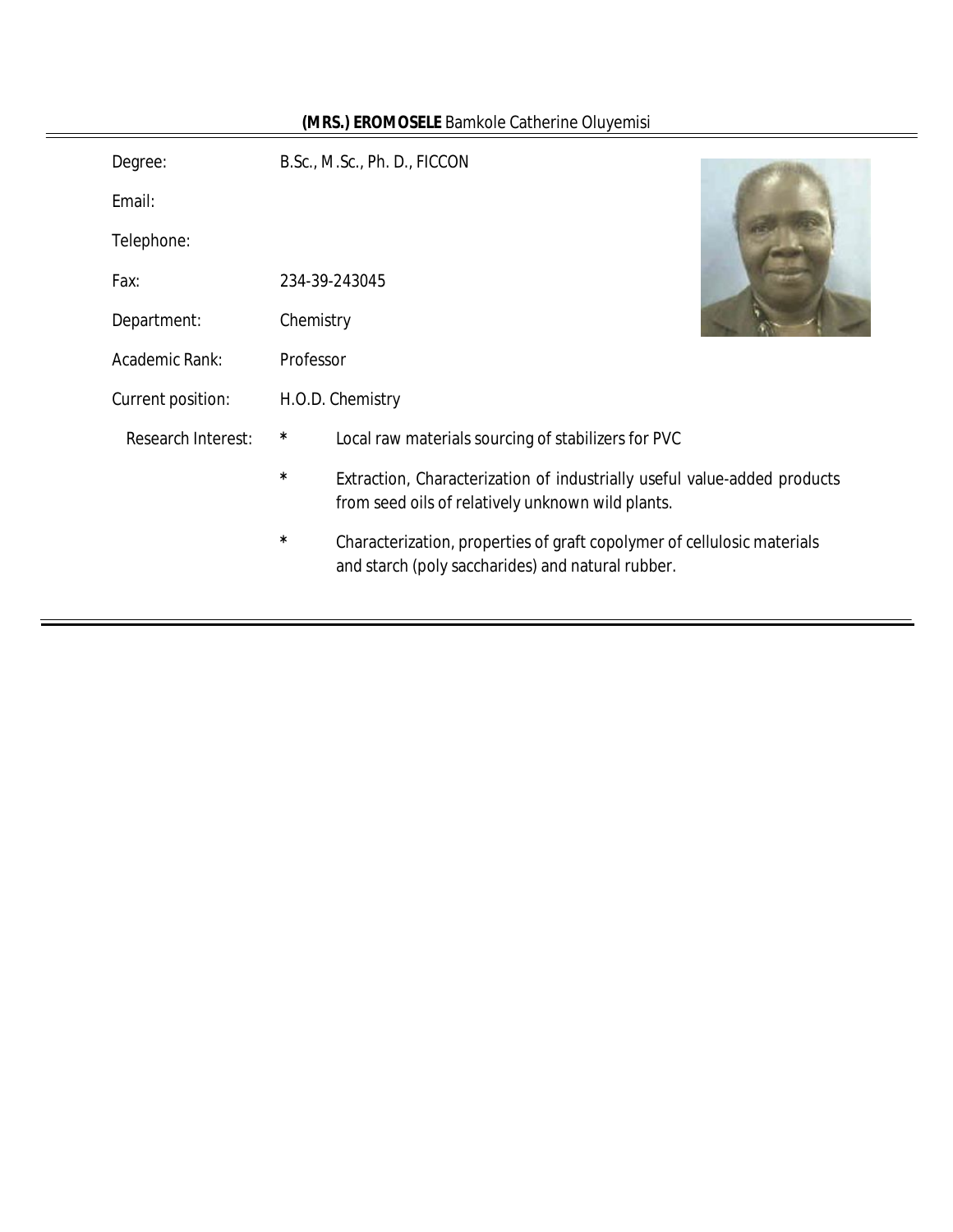# **DETAILED RESUME**

| <b>ACADEMIC DEGREES WITH DATE</b>      |                |      |
|----------------------------------------|----------------|------|
| Ph.D Chemistry (Polymer)               | -              | 1998 |
| M.Sc Polymer and Fibre Science (UMIST) |                | 1982 |
| B.Sc. (Hons) Industrial Chemistry      | $\blacksquare$ | 1978 |

# **INSTITUTIONS ATTENDED WITH DATE**

| University of Benin, Benin-City                           | 1994-1998 |
|-----------------------------------------------------------|-----------|
| University of Manchester, Inst. Of Science and Technology |           |
| Manchester, U.K.                                          | 1979-1981 |
| University of Benin, Benin-City                           | 1975-1978 |
| Methodist Girl's High School, Yaba, Lagos                 | 1973-1975 |
| Our Lady of Apostles Secondary School, Yaba, Lagos        | 1969-1973 |

## **MEMBERSHIP OF PROFESSIONAL BODIES**

|    | Member, Plastic and Rubber Institute (MPRI) London    |      |  |  |  |
|----|-------------------------------------------------------|------|--|--|--|
|    | (Now Institute of Material Science)                   | 1986 |  |  |  |
| 2. | Member, Third World Organization for Women in Science |      |  |  |  |
|    | (TWOWS) Italy                                         | 1996 |  |  |  |
| 3. | Member, Chemical Society of Nigeria                   | 2006 |  |  |  |
| 4. | Fellow, Institute of Chartered Chemists, Nigeria      | 2007 |  |  |  |

**PRIZES, HONOURS, NATIONAL AND INTERNATIONAL RECOGNITIONS.**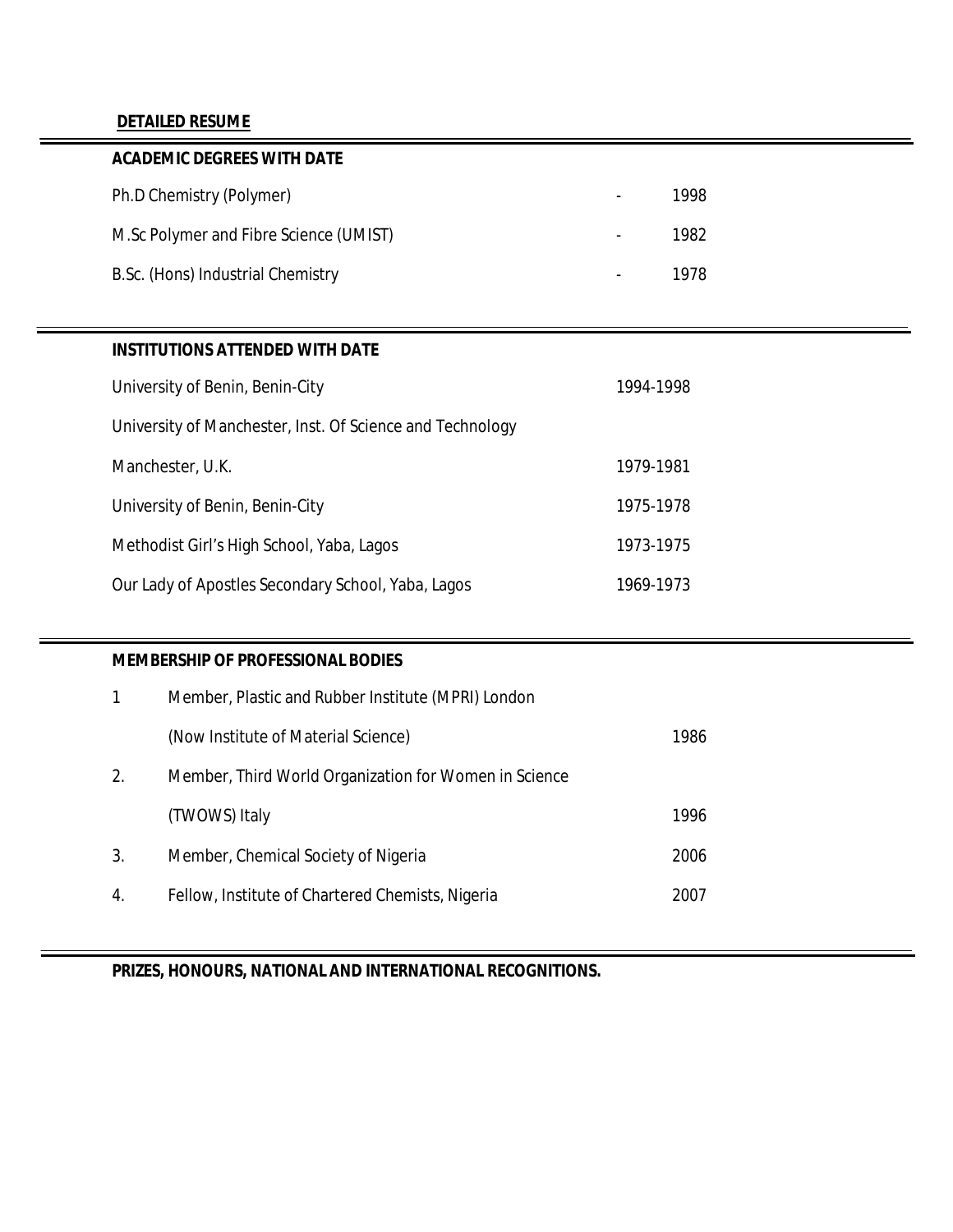#### **COURSES TAUGHT**

- 1. Chemical Reaction Kinetics
- 2. Organic Chemistry
- 3. Organic synthesis & reaction mechanisms
- 4. Natural Product Chemistry
- 5. Photochemistry and Pericyclic reaction
- 6. Industrial Chemical processes
- 7. Applied Spectroscopy
- 8. Colour Chemistry and technology
- 9. Polymer Chemistry
- 10. Petrochemistry.

## **COURSES TAUGHT AT POST-GRADUATE LEVEL (FUTY / UNAAB)**

- 1. Industrial Chemical Processes
- 2. Polymer Chemistry
- 3. Homogeneous catalysis
- 4. Industrial Chemical Laboratory

#### **PG PROJECT SUPERVISED**

About 46 from 1988 – till date specifically 18 supervised since 2002 in UNAAB

# **RESEARCH CONDUCTED**

## **PUBLICATIONS**

#### **A DISSERTATION AND THESIS**

1. C.O. Bamkole (1978) Investigation of the Hexane soluble fraction of

*Azadirachta Indica* B.Sc. Dissertation, University of Benin.

- 2. C.O. Bamkole (1982) Anisotropy of the Dynamic Mechanical Modulus of drawn nylon 6 films. M.Sc. Dissertation, UMIST Manchester, U.K.
- 3. C.O. Eromosele (1998) Thermal Stabilisation of Poly (Vinyl Chloride) by *Khaya*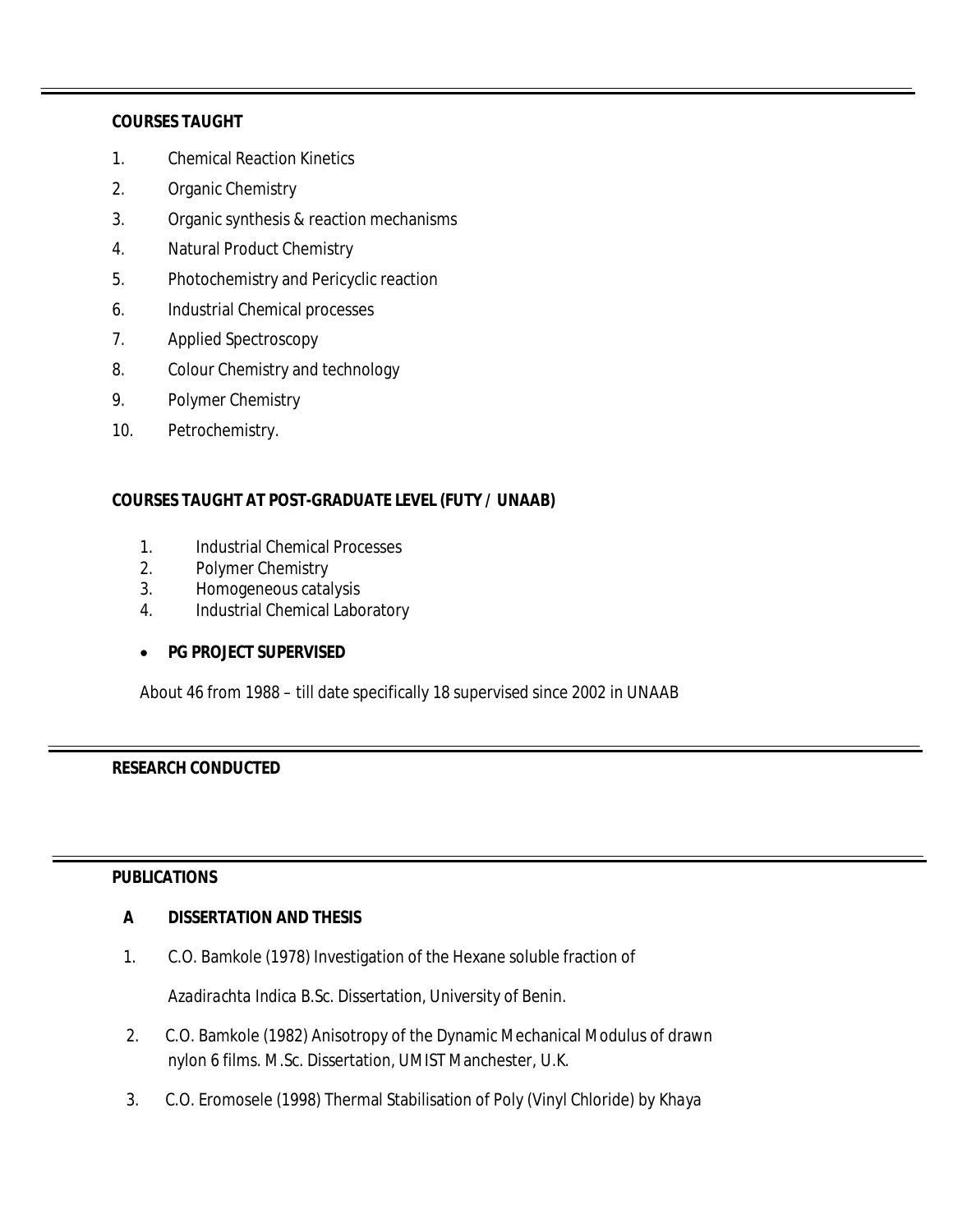*Senegalensis* oil Ph.D Thesis, University of Benin.

### **B. ARTICLES IN LEARNED JOURNALS**

- 1. **C.O. Eromosele** (1991) "ANISOTROPY of the dynamic mechanical modulus of drawn nylon 6 films" Nigeria Journal of Science 25 271- 279.
- 2. I.C. Eromosele, **C.O. Eromosele** and D.M. Kuzhkuzaa (1991). Evaluation of mineral elements and ascorbic acid content in fruits of some wild plants. Plant Foods Hum. Nutrn. 41 151-154. http://www.springer.com/food+science/journal/11130
- 3. **C.O. Eromosele** and B. Awadje (1993). Evaluation of Levels of Organochlorine pesticide residues in selected Nigerian edible fats and oils. Techn. & Dev. J (3) 27-30.
- 4. I.C. Eromosele and **C.O. Eromosele** (1993). Studies on the chemical composition and physio-chemical properties of seeds of some wild plants. Plant Foods Hum. Nutrn. 43, 251-258. http://www.springer.com/food+science/journal/11130
- 5. I.C. Eromosele, **C.O. Eromosele**, A.O. Akintoye and T.O. Komolafe, (1994). Characterization of oils and chemical analysis of seeds of wild plants. Plant Foods Hum. Nutri. 46, 361-365. http://www.springer.com/food+science/journal/11130
- 6. **C.O. Eromosele**, I.C. Eromosele, S.L.M. Muktar, and S.A. Birdling (1995). Metal levels in fish from the Upper Benue River, Lake Geriyo and Njuwa of the North Eastern Nigeria Bull. Environ. Contam. Toxicol 54 (1) 8-14.
- 7. I.C. Eromosele **C.O. Eromosele**, J. Orisakiya and S. Okufi (1996). Binding of Copper and Chromium ions by shea butter (*Butyrospermum Parkii*) seed husks. Bioresource Technnol J. 58 (1) 25-29. http://www.sciencedirect.com/science/journal/09608524
- 8. I.C. Eromosele, **C.O. Eromosele**, P. Innazo and P. Njerim (1998). Studies on some seed and seed oils. Bioresource Tehnol J. 64 (3) 245-247. http://www.sciencedirect.com/science/journal/09608524
- 9. F.E. Okieimen, and **C.O. Eromosele**, (1998). Utilization of Khaya seed oil in thermal stabilization of PVC. Nig. J. Appl. Sci. 16, 30-40.
- 10. F. E. Okiemen and **C.O. Eromosele** (1999) Thermal Stabilisation of PVC with metal soaps of Khaya seed oil. Angew. Makromol. Chemie; 269: 8-15.
- 11. **C.O. Eromosele**, and F.B. Okiemen, (1999). Fatty acid composition of the seed oil of *Khaya. Senegalensis* Bioresource Technol. J. 69 (3) 297-298 .http://www.sciencedirect.com/science/journal/09608524
- 12. F.E. Okiemen, and **C.O. Eromosele**, (2000). Stabilising effect of derivatives of *Khaya* seed oil on the thermal degradation of PVC. Eur. Polym. 36 525-537.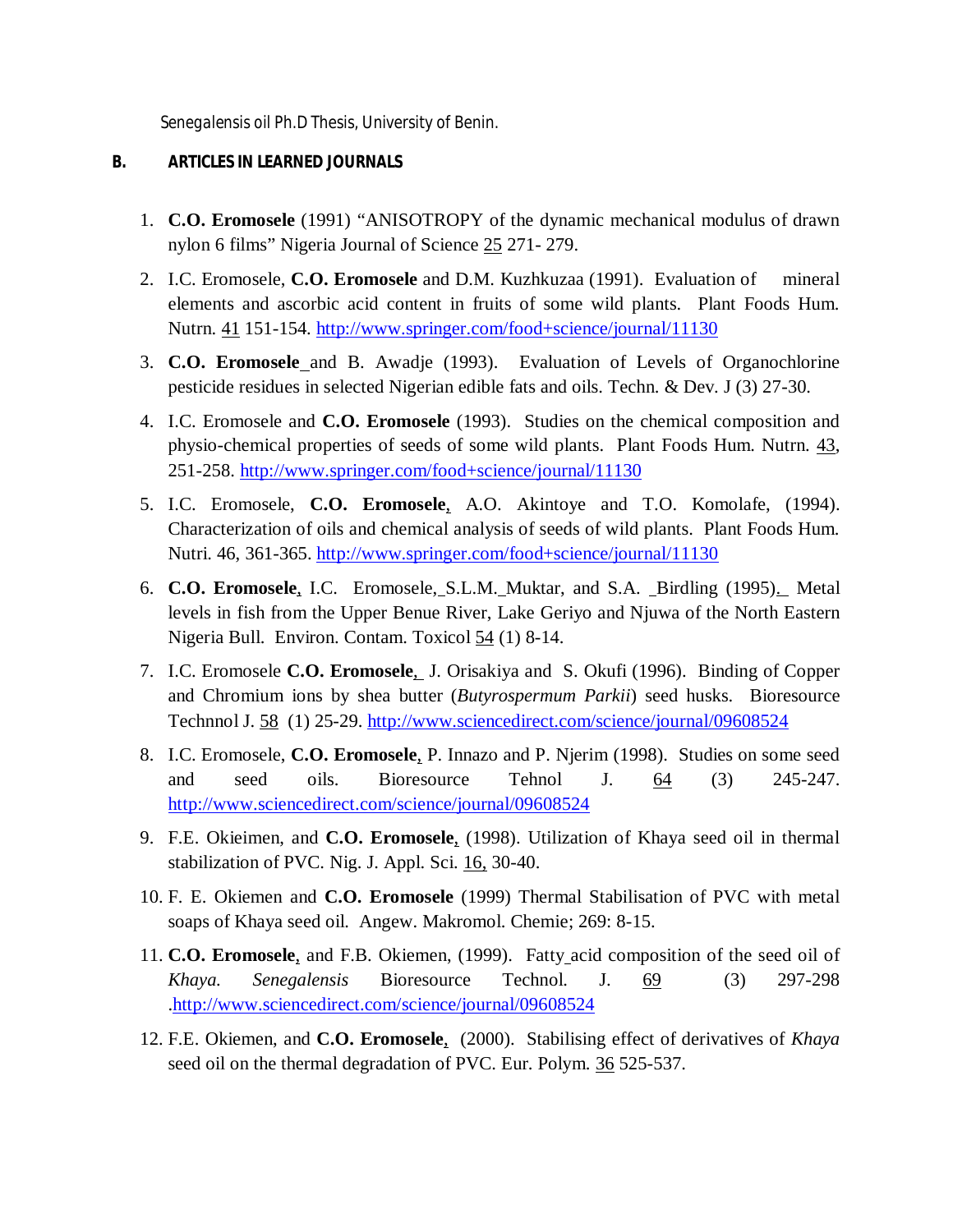- 13. F.E. Okieimen, and **C.O. Eromosele**, (2000). Thermal Stabilization of PVC with *Khaya*  seed oil Thermogravimetric studies. J. Appl. Polym. Sci. 77, 1432-1438. http://www3.interscience.wiley.com/journal/30035/home
- 14. I.C. Eromosele, **C.O. Eromosele**, and H.K. Zanna (2002) Graft copolymerization of acrylic acid on methyl cellulose by ceric ion-p-xylene redox pair. J. Appl. Polym. Sci. 84, 500-584. http://www3.interscience.wiley.com/journal/30035/home
- 15. **C.O. Eromosele**, and I.C. Eromosele, (2002). Fatty-acid composition of seed oils of *Haematostaphis barteri* and *Ximenia Americana* Bioresource Technol. J. 82. 303-304. http://www.sciencedirect.com/science/journal/09608524
- 16. **C.O. Eromosele**, and N.H. Paschal (2003). Characterisation and Viscosity parameters of seed oils from wild plants. Bioresource Technol. J. 86, 203-205. http://www.sciencedirect.com/science/journal/09608524
- 17. **C.O. Eromosele** and S.P. Nwokata (2003) Graft Copolymerisation of acrylic acid onto methylcellulose J. Appl. Polym Sci. 91 (1) 278- 281.http://www3.interscience.wiley.com/journal/30035/home
- 18. **C.O. Eromosele**, O.O. Omoniyi and O.R. Awolesi (2004). Some aspects of grafting of acrylic acid unto cellulosic (2004). Some aspects of grafting of acrylic acid unto cellulosic pulp by potassium permanganate in the presence of toluene derivatives. Nig. J. Polym. Sci. & Technol. 4 (1), 283-289.
- 19. Sogbaike, C.E, Okieimen, F.E and **Eromosele, O.C.** (2005) Thermoxidative degradation of PVC in the presence of derivatives of Khaya seed oil. Polym. Degrad. Stab., 88 (2): 175–181.

http://www.elsevier.com/wps/find/journaldescription.cws\_home/405941/description#des cription

- 20. **C.O. Eromosele**, M. Oloye and I.C. Eromosele, (2006). Graft copolymerization of methacrylonitrile on Caesarweed fibre by ceric ion – isopropanol redox pair. J. Appl. Polym. Sci. 101(1), 353-358. http://www3.interscience.wiley.com/journal/30035/home
- 21. **C.O. Eromosele,** L.A. Arogundade, I.C. Eromosele and O. Ademuyiwa (2007). Extractability of African yam bean (Sphenostylis sternocarpa) protein in acid salt and alkaline Aqueous media. Food Hydrocolloids (In press) www.elsevier.com/locate/foodhyd
- **22.** I.C. Eromosele, **C.O. Eromosele** and D.O. Funmilayo. (2008) Grafting of acylonitrile onto allylated caesarweed fibres by potassium permanganate-N, N'-Dimethylacetamide redox pair. J. Appl. Polym. Sci. 110(5), 2671-2675. http://www3.interscience.wiley.com/journal/30035/home
- 23. **C.O. Eromosele**, Q.O. Afolabi and I.C. Eromosele(2008). Graft copolymerization of acrylonitrile onto allylated caesarweed fibres by ceric ion in the presence of 2-